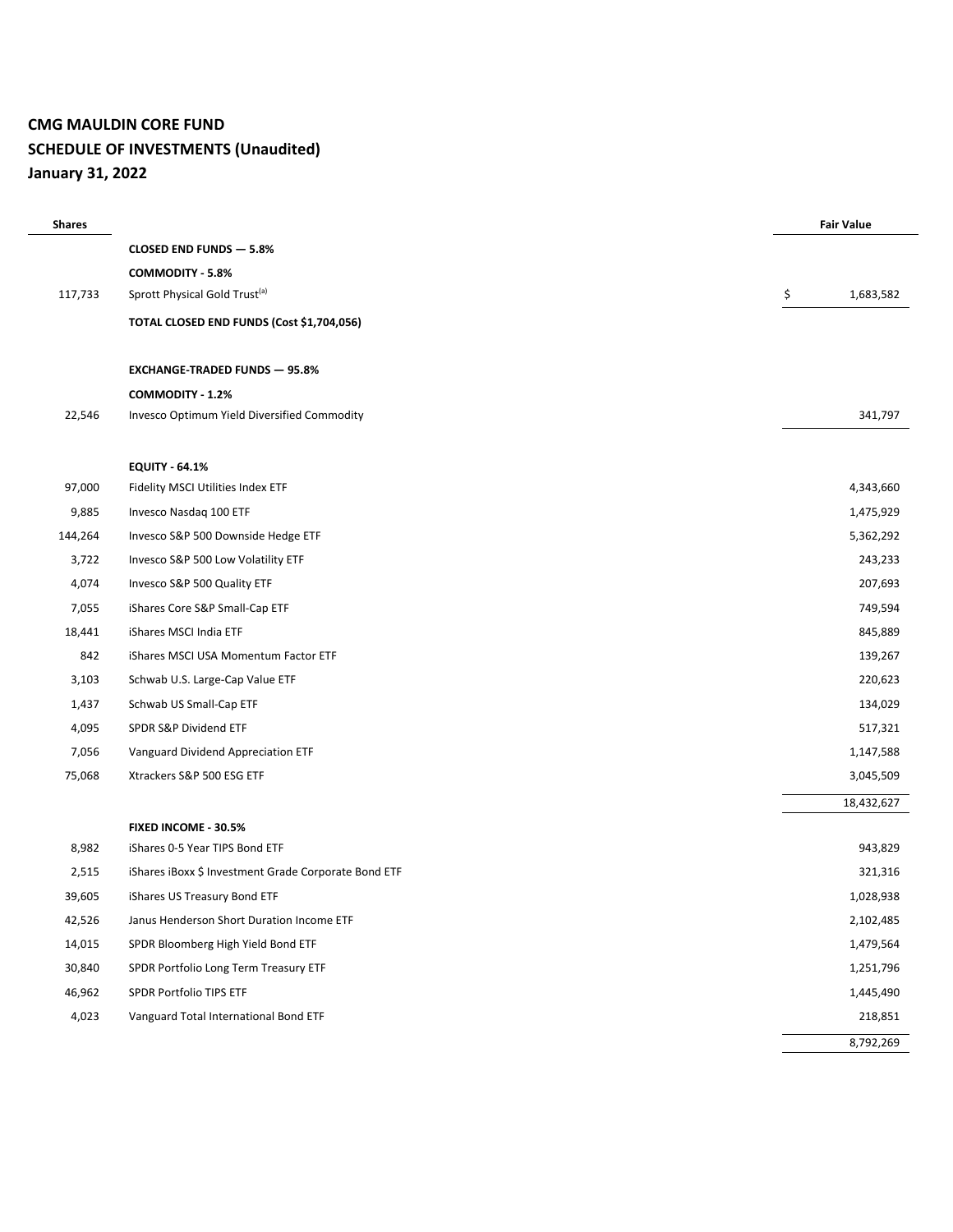## **CMG MAULDIN CORE FUND SCHEDULE OF INVESTMENTS (Unaudited) (Continued) January 31, 2022**

| <b>Shares</b> |                                                                                                | <b>Fair Value</b> |            |
|---------------|------------------------------------------------------------------------------------------------|-------------------|------------|
|               | <b>EXCHANGE-TRADED FUNDS - 95.8% (Continued)</b>                                               |                   |            |
|               | TOTAL EXCHANGE-TRADED FUNDS (Cost \$27,386,807)                                                | s                 | 27,566,693 |
|               |                                                                                                |                   |            |
|               | SHORT-TERM INVESTMENTS - 0.0%(b)                                                               |                   |            |
|               | MONEY MARKET FUNDS - 0.0% (b)                                                                  |                   |            |
| 22            | Federated Hermes Institutional Prime Obligations, Institutional Class,<br>0.05% (Cost \$22)(c) |                   | 22         |
|               |                                                                                                |                   |            |
|               | TOTAL INVESTMENTS - 101.6% (Cost \$29,090,885)                                                 | \$                | 29,250,297 |
|               | LIABILITIES IN EXCESS OF OTHER ASSETS - (1.6)%                                                 |                   | (450, 590) |
|               | <b>NET ASSETS - 100.0%</b>                                                                     |                   | 28,799,707 |

ETF - Exchange-Traded Fund

MSCI - Morgan Stanley Capital International

SPDR - Standard & Poor's Depositary Receipt

(a) Non-income producing security.

- (b) Percentage rounds to less than 0.1%.
- (c) Rate disclosed is the seven day effective yield as of January 31, 2022.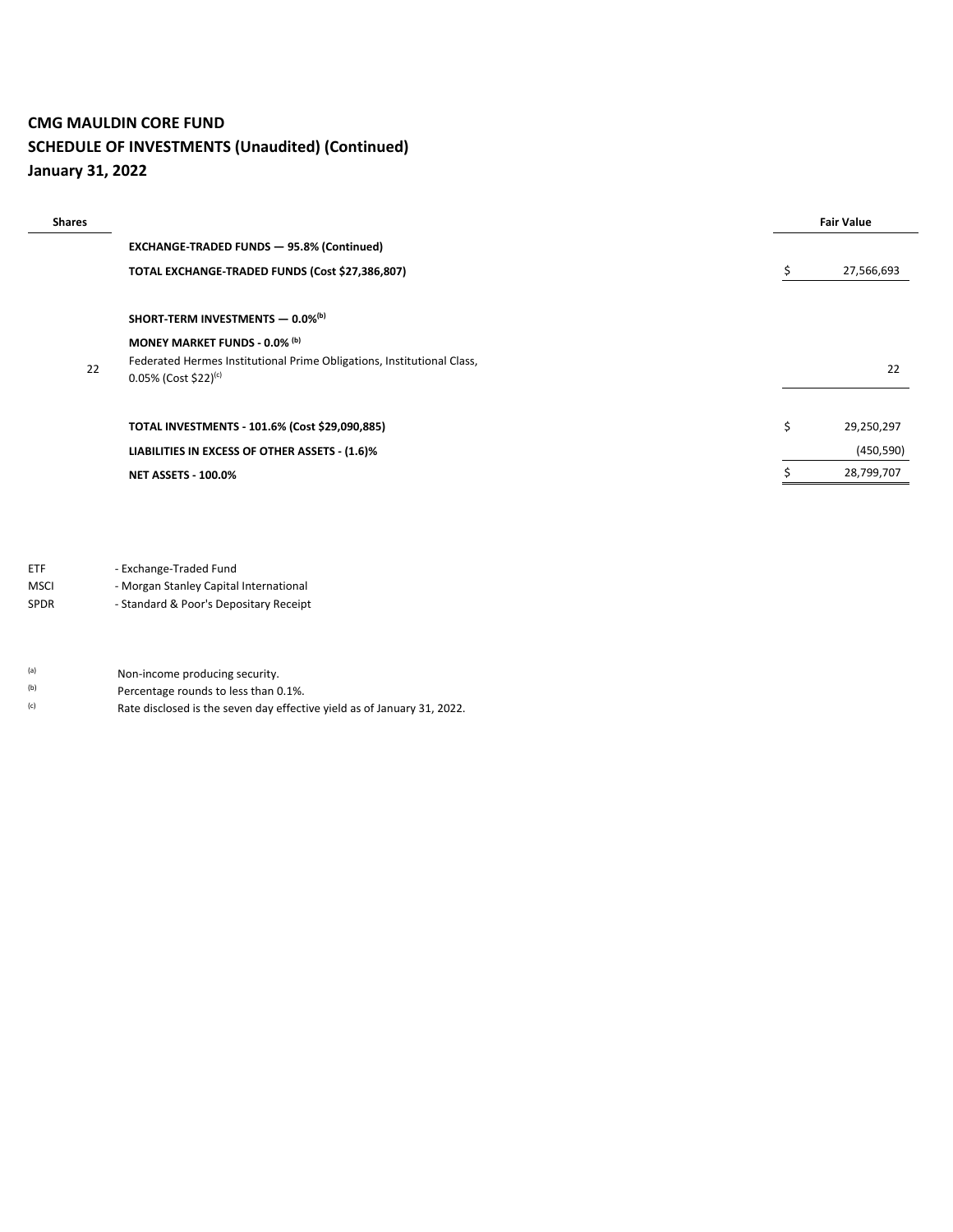## **CMG TACTICAL ALL ASSET STRATEGY FUND SCHEDULE OF INVESTMENTS (Unaudited) January 31, 2022**

Ĭ.

| <b>Shares</b> |                                                                                                    | <b>Fair Value</b> |
|---------------|----------------------------------------------------------------------------------------------------|-------------------|
|               | <b>EXCHANGE-TRADED FUNDS - 98.7%</b>                                                               |                   |
|               | COMMODITY - 10.2%                                                                                  |                   |
| 41,949        | Invesco Optimum Yield Diversified Commodity                                                        | \$<br>635,947     |
|               |                                                                                                    |                   |
|               | <b>EQUITY - 78.8%</b>                                                                              |                   |
| 10,261        | Energy Select Sector SPDR Fund                                                                     | 676,405           |
| 14,311        | Fidelity MSCI Utilities Index ETF                                                                  | 640,847           |
| 3,309         | Invesco QQQ Trust Series 1                                                                         | 1,201,331         |
| 2,400         | iShares Transportation Average ETF                                                                 | 619,464           |
| 1,326         | SPDR S&P 500 ETF Trust                                                                             | 596,581           |
| 5,431         | Vanguard Real Estate ETF                                                                           | 576,989           |
| 4,292         | Vanguard Value ETF                                                                                 | 624,615           |
|               |                                                                                                    | 4,936,232         |
|               | FIXED INCOME - 9.7%                                                                                |                   |
| 4,251         | iShares 20+ Year Treasury Bond ETF                                                                 | 605,300           |
|               |                                                                                                    |                   |
|               | TOTAL EXCHANGE-TRADED FUNDS (Cost \$6,113,160)                                                     | 6,177,479         |
|               |                                                                                                    |                   |
|               | SHORT-TERM INVESTMENTS - 1.0%                                                                      |                   |
|               | <b>MONEY MARKET FUNDS - 1.0%</b>                                                                   |                   |
| 61,275        | Federated Hermes Institutional Prime Obligations, Institutional Class,<br>0.05% (Cost \$61,293)(a) | 61,288            |
|               |                                                                                                    |                   |
|               | TOTAL INVESTMENTS - 99.7% (Cost \$6,174,453)                                                       | \$<br>6,238,767   |
|               | OTHER ASSETS IN EXCESS OF LIABILITIES-0.3%                                                         | 21,586            |
|               | <b>NET ASSETS - 100.0%</b>                                                                         | \$<br>6,260,353   |
|               |                                                                                                    |                   |

ETF - Exchange-Traded Fund<br>MSCI - Morgan Stanley Capital - Morgan Stanley Capital International

SPDR - Standard & Poor's Depositary Receipt

(a) Rate disclosed is the seven day effective yield as of January 31, 2022.